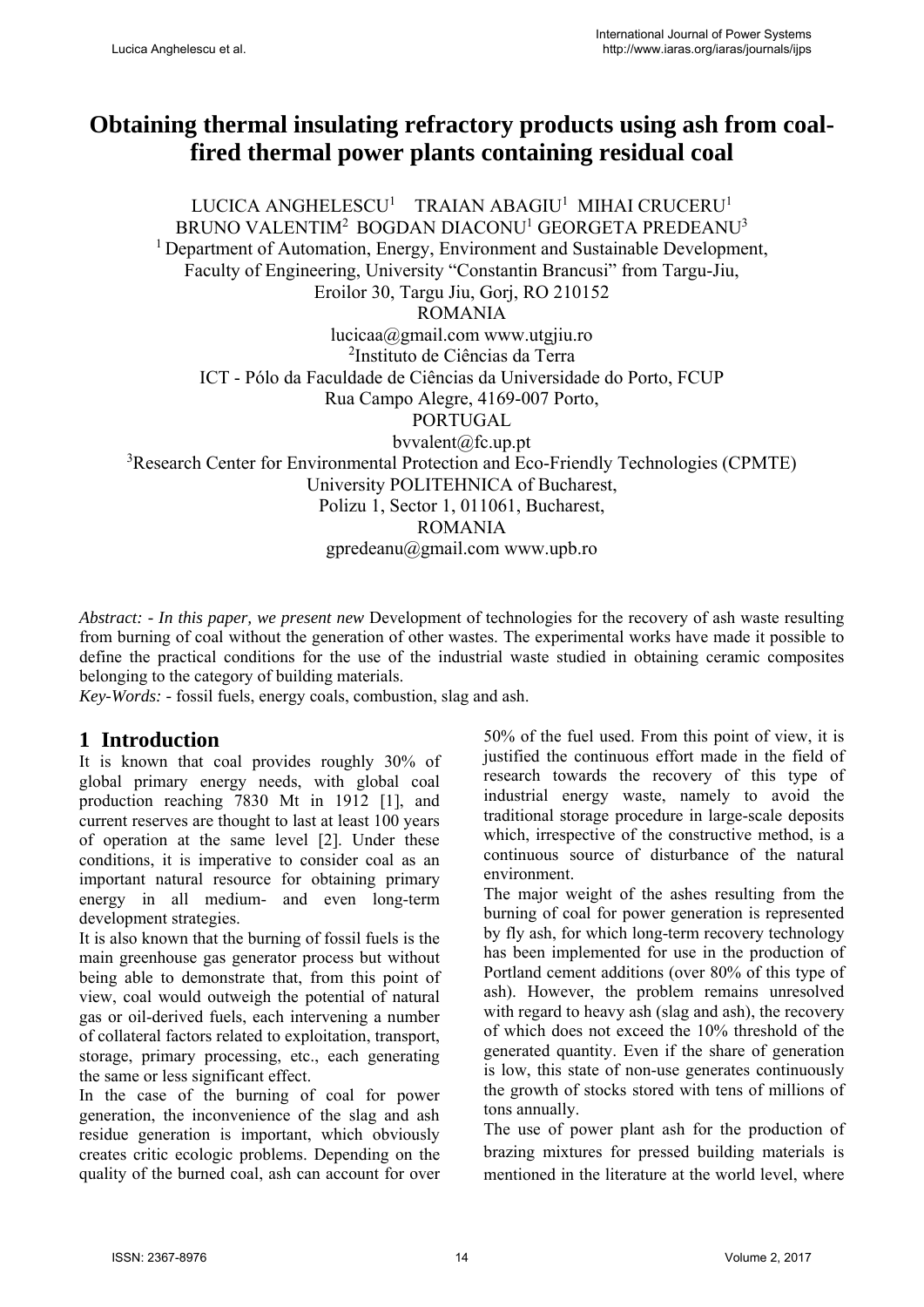positive results obtained by incorporating the ash raw material in the plastic cutting mixtures with a mass of 15-20% [3,4,5]. Internally, S.C. FIBROCIM S.A. in collaboration with the Polytechnic University of Timisoara, studies the possibility of using ash aggregates as aggregates in the tile manufacturing recipes, presenting the results obtained in the variants where the ash replaces 5%, 10% and 15% of the sand in the classical recipes as a degreaser [6 ]. Also, the use of ash is successfully tested by SC MACOFIL SA in Targu Jiu, as a recipe in situations where the basic raw material was a clay with a low content of degreasing component [3].

In all the cited cases, the conclusion of the specialists is unanimous: heavy hearths (hearth ashes) are a raw material of great interest to the building materials industry and which, in the case of a rigorous approach to the exploitation problem, can constitute a mineral resource at least at as valuable as fly ash (filter ash), which they currently have the "disadvantage", but perhaps in the future the "advantage" of evacuation from the combustion streams of energy coals in a mass ratio of 10: 1.

In the case of the thermal power plants, one of the important compositional parameters determined is the fixed carbon content, a parameter which is able to classify this type of industrial waste in terms of the efficiency of the combustion equipment and of the residual coal remaining in the ash evacuated.

For technical uses of ash, the retention of unburnt coal may be an inconvenience, both in terms of being a totally different component from the compositional point of view of the rest of the oxidizing components, and in that it may sometimes cause undesirable side effects. For example, in the case of ash use as a raw material in the manufacture of building materials, it can cause gray tints of finished products.

One of the seemingly "paradoxical" aspects is that the relatively low potential for the recovery of heavy ashes derives from their unburnt coal content, namely that the very process that generates them determines this situation by the yield of the initial coal firing process. On average, the residual coal content of the ash waste is 3-5%, which at current consumption represents a tier of tons of millions of tons of unpleasant coal per year worldwide (3), easy to compare even with Annual production level of a carbonate pool.

## **2. Thematic frame**

Starting from the above-mentioned aspects, "Constantin Brancusi" University of Targu Jiu (UCB) directed the scientific research efforts towards investigating the possibilities of reintroducing the thermal power of the ash through the recovery of the residual coal. In this respect, UCB joined the international consortium engaged in the research project "Coal Char as a Substitute Material of Natural Graphite in Green Energy Technologies - CHARPHITE". This work was funded under the "3rd ERA-MIN Joint Call (2015) on Sustainable Supply of Raw Materials in Europe" by a grant from the Romanian National Authority for Scientific Research and Innovation, CCCDI - UEFISCDI, project CHARPHITE, Contract No.14 and 15/2016. Within the framework of the partnership, UCB is also responsible for studying the possibilities for the recovery of the ash residues resulting from the separation of the unburned coal. The main idea is obviously not to elaborate as a whole a recovery technology that generates other unused waste. In this respect, at the present stage of the research, it has been determined that in some working variants, after the application of the processes of concentration of the unbound carbon residue, a residue of power plant slag and ash with a predominantly mineral composition, however characterized by the presence of carbon with weight with a mass of 10-20%, and the total separation of which would require a technological effort likely to determine the economic inefficiency of the overall technology. At the same time, the presence with such a share of the carbonaceous component cancels the possibility of using such waste as an alternative source of raw materials for the manufacture of conventional building materials.

The technological solution for the recovery of this waste residue started from the fact that the slag and ash from the hearth resulted after the combustion of the coal-fired lignite basins Oltenia in the hearths of the thermal power plants also has a thermosetting vocation (melting point above 1150  $\mathrm{^{\circ}C}$ ), simultaneously with density in (Less than 1.0 g / cm<sup>3</sup>), which leads them to a certain potential for capitalizing in relatively high temperature (1000 - 1150 ° C) thermal insulation products. For these product categories, the production variant is known by using mixtures of raw materials with combustible admixtures (usually wood sawdust), removing them by burning on the production stream generating pores to increase thermal insulation capacity. The final ash residue described above has both advantages: light granular aggregate content  $+$  fuel content.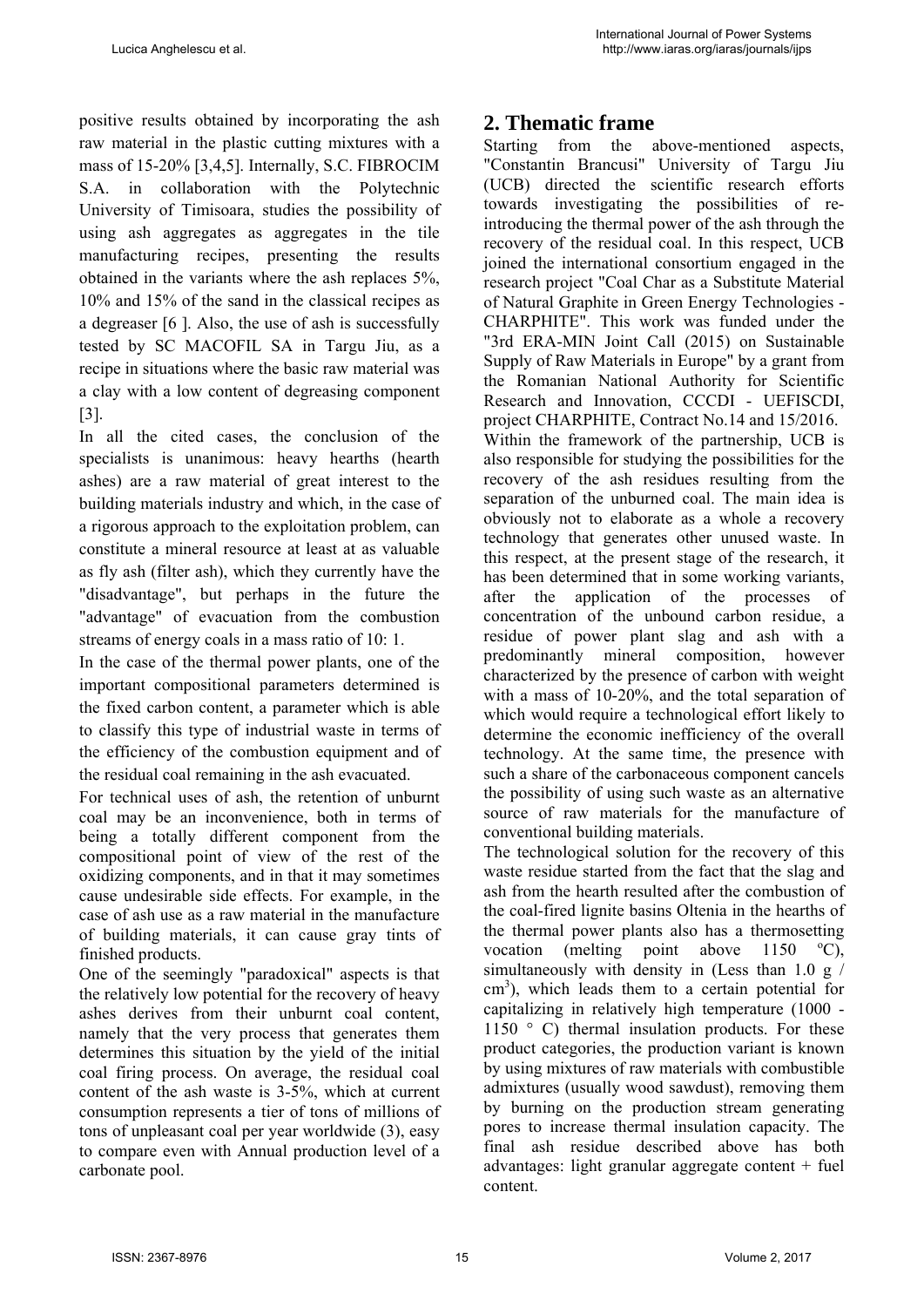## **3. Experimental works carried out**

## **3.1. Selection of the raw material**

The series of reference experimental works started from the use as primary waste of slag and ash separated by specific process at the base of the lignite combustion installations which equip the burners of the steam boilers of CET Govora. Within this Energy Complex in Romania, there is a constant concern for the capitalization of the ashes of thermal power, manifested also by the establishment and the support of ROMCEN, an association of generators and users of ash from the thermal power plant in Romania and affiliated to the European Organization ECOBA [9]. The aforesaid ash was separated by sieving into the dimensional fractions of 4 mm, 3.15 - 4 mm, 2.5 - 3.15 mm, 2 - 2.5 mm and less than 2 mm (Figure 1), for which the technical analysis was performed. The results obtained are shown in Table 1.



Figure 1. Heavy ash size fractions

| Grain size    | Elemental analysis |         |         |           |  |  |  |  |  |  |
|---------------|--------------------|---------|---------|-----------|--|--|--|--|--|--|
| fraction      | $W, \%$            | $A, \%$ | $V, \%$ | Cfix, $%$ |  |  |  |  |  |  |
| $>4$ mm       | 9.55               | 34.51   | 35.58   | 29.91     |  |  |  |  |  |  |
| $3.15 - 4$ mm | 9.46               | 32.41   | 28.77   | 38.82     |  |  |  |  |  |  |
| 2.5-3.15 mm   | 9.79               | 42.05   | 21.1    | 36.85     |  |  |  |  |  |  |
| $2 - 2.5$ mm  | 7.79               | 53.84   | 14.89   | 31.27     |  |  |  |  |  |  |
| $<$ 2 mm      | 3.21               | 79.55   | 79.55   | 14.42     |  |  |  |  |  |  |

### Table 1. Elemental analysis



Figure 2.

Experiments were carried out using the grain size les than 2 mm.

For correction of the grain size composition of the mixtures for casting, the coal ash with grain size less than 0.5 mm was used, with no unburnt carbon content. As ceramic binder gray clay from Rosia de Jiu (Rovinari) was used, which resulted as mining mineral waste, in the scraping works related to the exploitation of lignite in surface pits. Also, in the parallel series of experimental samples, the addition of expanded perlite, the ultra-light granular aggregate commonly used in industrial applications, was also used.

The expanded pearlite used as an auxiliary granular aggregate came from a current production batch of SC PROCEMA PERLIT SRL Jilava, similar to the batches used in lightweight thermosetting concrete on the industrial flows of the profile producers.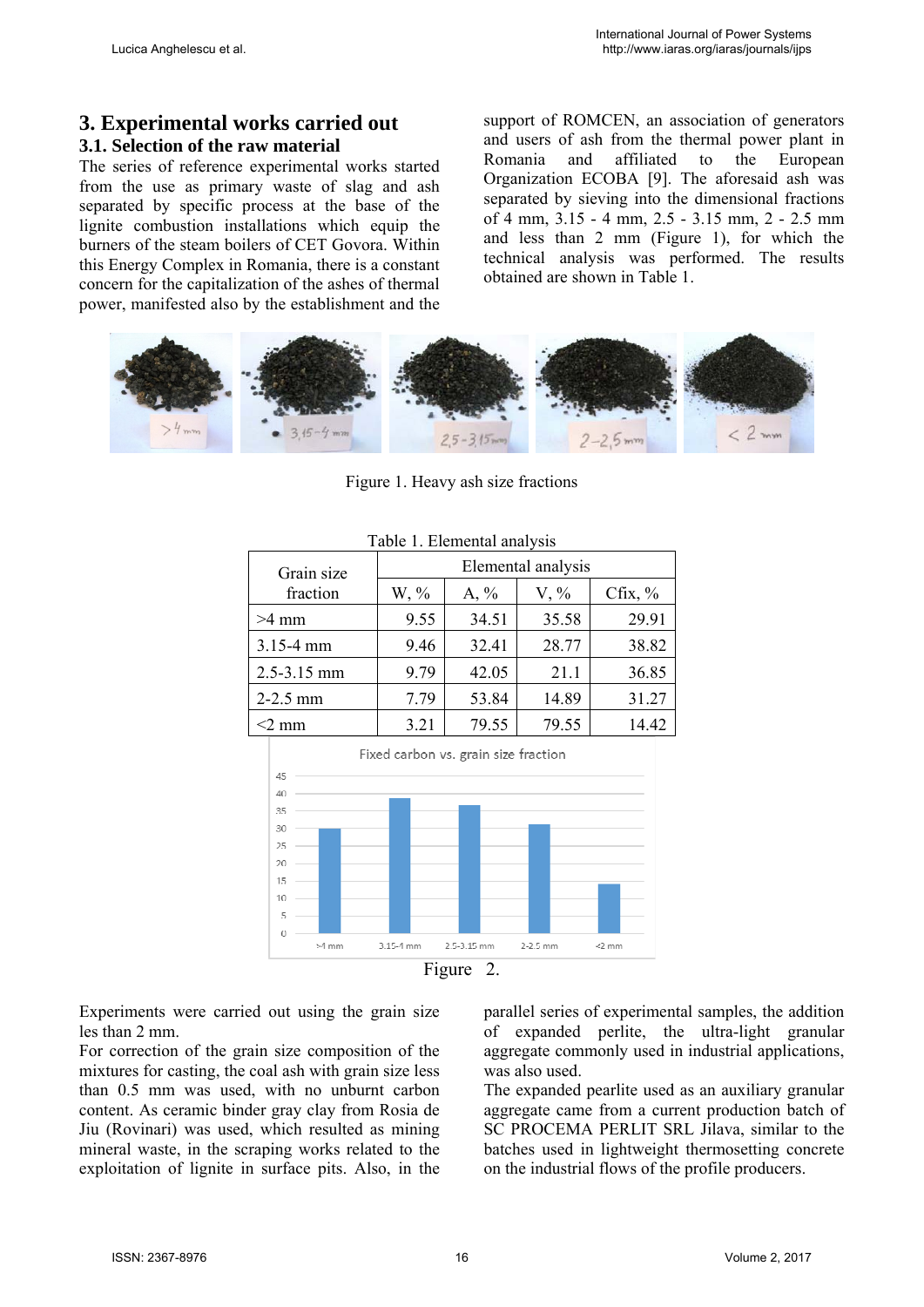The main characteristics of these raw materials are presented in Tables 2, 3, 4, 5 and 6.

| Table 2. Oxidic chemical composition of Rosia de Jiu clay [10]                                                                                                                                                                                                           |  |  |  |  |  |  |  |  |  |  |  |
|--------------------------------------------------------------------------------------------------------------------------------------------------------------------------------------------------------------------------------------------------------------------------|--|--|--|--|--|--|--|--|--|--|--|
| $\vert$ SiO <sub>2</sub> $\vert$ TiO <sub>2</sub> $\vert$ Al <sub>2</sub> O <sub>3</sub> $\vert$ Fe <sub>2</sub> O <sub>3</sub> $\vert$ MnO $\vert$ MgO $\vert$ CaO $\vert$ Na <sub>2</sub> O $\vert$ K <sub>2</sub> O $\vert$ P <sub>2</sub> O <sub>5</sub> $\vert$ LOI |  |  |  |  |  |  |  |  |  |  |  |
| $\vert 65.80 \vert 0.68 \vert 15.97 \vert 5.40 \vert 0.11 \vert 1.64 \vert 0.85 \vert 1.86 \vert 2.37 \vert 0.12 \vert 5.35$                                                                                                                                             |  |  |  |  |  |  |  |  |  |  |  |

LOI - Loss on ignition

| Table 3. Ash grain size                     |                 |  |  |  |  |  |  |  |  |  |
|---------------------------------------------|-----------------|--|--|--|--|--|--|--|--|--|
| Grain size distribution                     |                 |  |  |  |  |  |  |  |  |  |
| Remaining $(\%$ , weight) on the sieve (mm) |                 |  |  |  |  |  |  |  |  |  |
|                                             | $-0.63$<br>3.15 |  |  |  |  |  |  |  |  |  |
|                                             | 5.8             |  |  |  |  |  |  |  |  |  |

| Table 4. Duik gehistly |                         |           |  |  |  |  |  |
|------------------------|-------------------------|-----------|--|--|--|--|--|
| Fraction               | Bulk density $(g/cm^3)$ |           |  |  |  |  |  |
|                        | Tampped                 | Untampped |  |  |  |  |  |
| >4                     | 0,31                    | 0,35      |  |  |  |  |  |
| $3.15 - 4$             | 0,31                    | 0,36      |  |  |  |  |  |
| $2.5 - 3.15$           | 0,29                    | 0,34      |  |  |  |  |  |
| $2 - 2.5$              | 0,31                    | 0,36      |  |  |  |  |  |
| $\leq$ 2               | 0,46                    | 0.54      |  |  |  |  |  |

#### Table 4. Bulk density

Table 5. Chemical composition of expanded perlite [11]

| Base oxidic compounds $(\%$ , weight) |                  |           |                                                                      |      |      |      |      |      |  |  |
|---------------------------------------|------------------|-----------|----------------------------------------------------------------------|------|------|------|------|------|--|--|
| SiO <sub>2</sub>                      | TiO <sub>2</sub> | $Al_2O_3$ | $K_2O$<br>$\vert$ Fe <sub>2</sub> O <sub>3</sub>   MgO   CaO<br>Na2O |      |      |      |      |      |  |  |
| 74.78                                 | 0.09             | 12.73     | 1.35                                                                 | 0.13 | 0.81 | 2.76 | 4.70 | 2.60 |  |  |

Table 6. Main physical characteristics of expanded perlite [11]

|                                                |  |  | Bulk density |  |  |      |      |        |        |          |
|------------------------------------------------|--|--|--------------|--|--|------|------|--------|--------|----------|
| The rest $(\%$ , masic) on the sieve size (mm) |  |  |              |  |  |      |      |        |        | g/cm     |
|                                                |  |  |              |  |  | 0,09 | 0,06 | < 0.06 | Tamped | Jntamped |
| $\overline{\phantom{0}}$                       |  |  |              |  |  |      |      |        |        |          |

The possibility of using the selected ash to obtain thermally resistant products (relatively high melting point) is also suggested by the results of advanced

compositional investigations carried out on samples taken at CET Govora, presented in Tables 7 and 8.

Table 7. Govora Bottom ash (Chemical analysis by XRF spectrometry)

|  |                                                                         |  |  |  | $\text{Na}_2\text{O}$   MgO   Al <sub>2</sub> O <sub>3</sub>   SiO <sub>2</sub>   P <sub>2</sub> O <sub>5</sub>   SO <sub>3</sub>   K <sub>2</sub> O   CaO   TiO <sub>2</sub>   Mn <sub>3</sub> O <sub>4</sub>   Fe <sub>2</sub> O <sub>3</sub>   LOI   Total |  |                         |
|--|-------------------------------------------------------------------------|--|--|--|---------------------------------------------------------------------------------------------------------------------------------------------------------------------------------------------------------------------------------------------------------------|--|-------------------------|
|  | $0.49$   1.74   18.68   49.82   0.09   0.35   1.80   3.47   0.67   0.06 |  |  |  |                                                                                                                                                                                                                                                               |  | $6.03$   17.21   100.41 |

Table 8. Mineralogy of Govora bottom ash (wt%) by XRD and Siroquant analysis

| Component | Wt%  |
|-----------|------|
| Quartz    | 13.6 |
| Calcite   | 0.4  |
| Mullite   | 5.2  |
| Hematite  | 0.6  |
| Maghemite | 0.7  |
| Anortite  | 4.5  |
| Amorphous | 75.0 |

By correlating the data in Tables 7 and 8, the high melting temperature is explained by the fact that, following high temperature transformations in the furnace, the calcium oxide (fuser) is fixed to the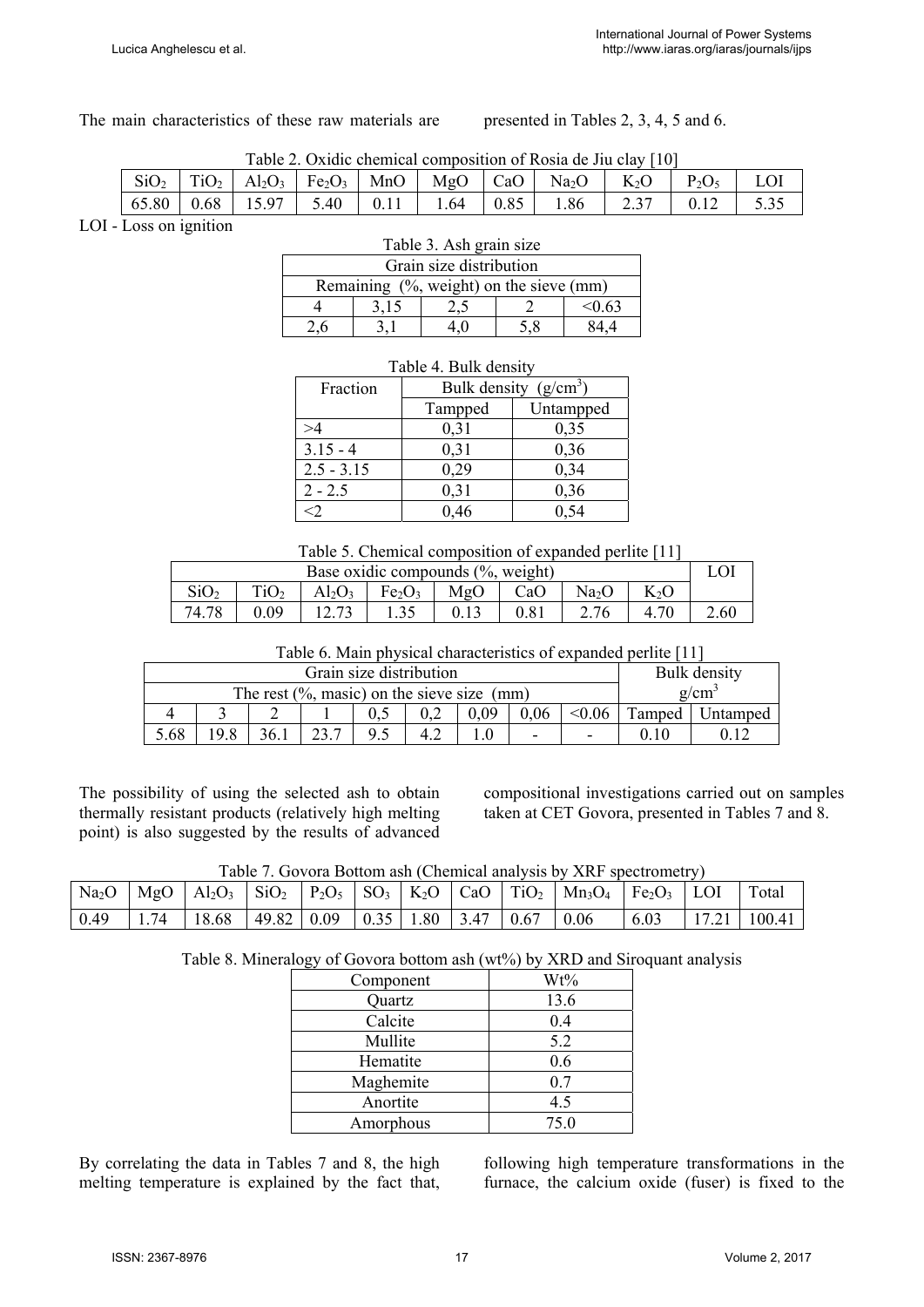anorthetes by interaction with silico-silicone formations. In turn, they (mostly kaolinite) are thermally stabilized by mullite formation. The major part of the amorphous phase obviously derives from the formation of vitreous components (typical of the thermal coke slag) at the high temperature of the furnace and with the major intervention of all strong oxidizing components (Na<sub>2</sub>O, K<sub>2</sub>O, Fe<sub>2</sub>O<sub>3</sub>).

## **3.2. Composition and processing of the casting mixtures**

By using the raw materials described above, 5 series of experimental samples were made, the (gravimetric) dosing of the components in the molding mixtures is shown in Table 9.

| Sample<br>ID   | Ash with residual<br>carbon $\leq$ 2 mm | Ash without<br>residual carbon<br>$<$ 0,5 mm | Ash Roșia<br>de Jiu | Expanded<br>perlite |
|----------------|-----------------------------------------|----------------------------------------------|---------------------|---------------------|
| K1             | 60                                      |                                              | 40                  |                     |
| K <sub>2</sub> | 60                                      | 10                                           | 30                  |                     |
| K <sub>3</sub> | 60                                      |                                              | 35                  |                     |
| K4             | 50                                      |                                              | 40                  | 10                  |
| K <sub>5</sub> | 55                                      |                                              | 40                  |                     |

Table 9. Dosage receipe (wt%)

Casting mixtures were moistened with water (15- 20%) until it reached the specific half-hardness workability. Experimental specimens (cylinders Ø50 mm, h 35-55 mm) were made by pressing in a metal die at a maximum nominal pressure of 25 MPa with a de-aeration step at the 2-4 MPa threshold. After making the specimens, the specimens were kept for 24 hours at ambient temperature, then subjected to thermal drying

treatments at 110  $\degree$  C  $\pm$  2  $\degree$  C (8 hours maximum temperature range) and laboratory electrical furnace burning at 1000 ° C  $\pm$  5 ° C Gradient 3 ° C / minute, 3 hours maximum temperature, free cooling with the closed door) - Figure 3. The variation in the height of the specimens was selected from the desire to determine the possible differences between the combustion removal rates of the fuel additive residual coal from ash) - Figure 4.



Figure 3. Test specimens after casting

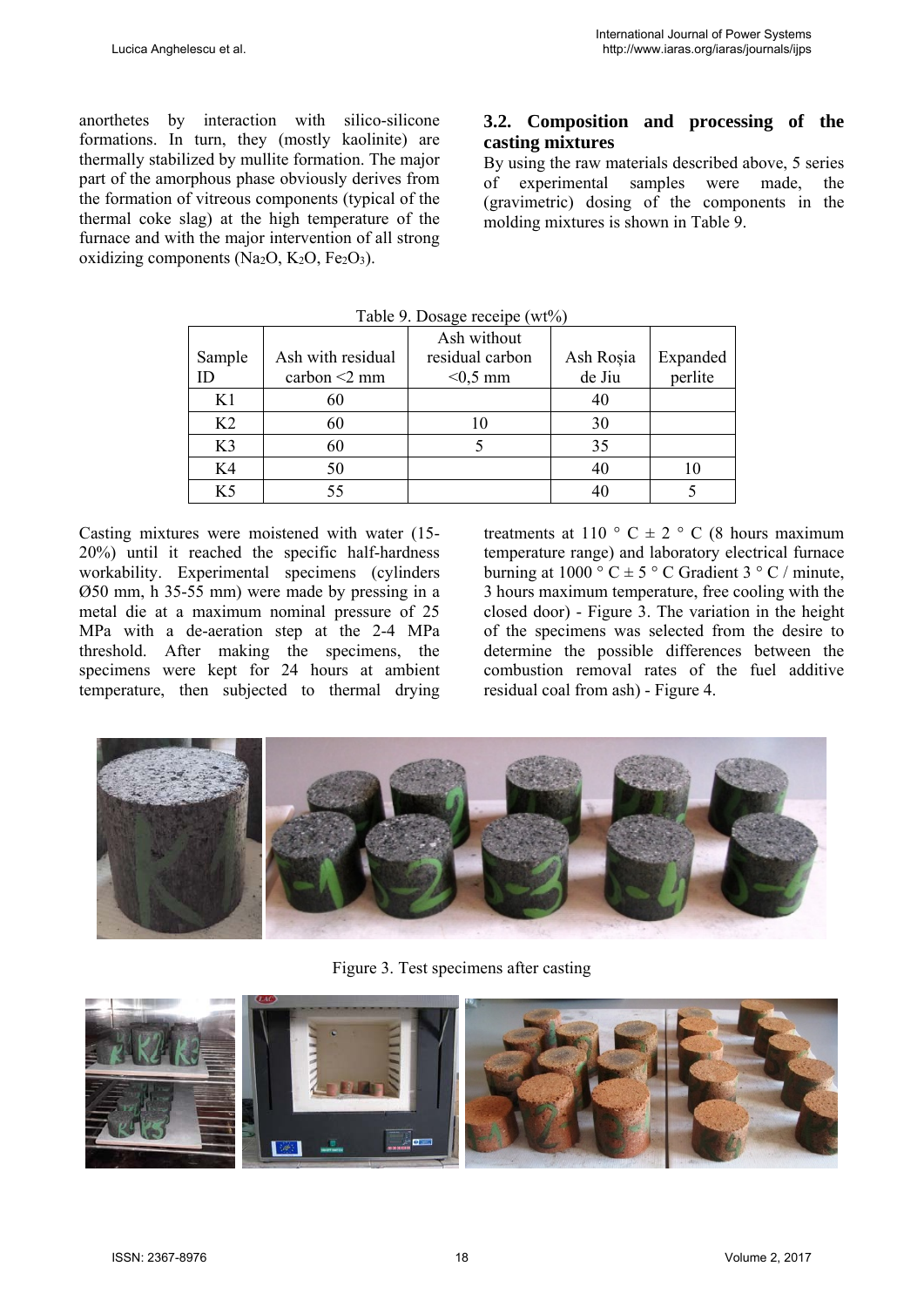Figure 4. Test specimens after drying and calcination

The variation in the height of the specimens was selected from the desire to determine the possible differences between the combustion removal rates of the fuel additive residual coal from ash).

## **4. Results and discussion**

The first finding was that the carbonate residue in the experimental specimens was completely removed from combustion (Figure 5), valid for all the processed specimens, and found after the destructive mechanical compression test.

For the determination of density, absorption capacity and porosity, the samples were weighed dry, boiled in water for 2.5 hours to completely replace the open air pores with water, then weighed immersed in water and wet, in air, obtaining the parameters required for calculation:

- ms - mass of the sample in dry state, g

- mu - mass of the wet sample (pores filled with water), g

- mh - mass of wet sample immersed in water (hydrostatic weighing), g

Using the measured parameters, the sample properties are calculated:

$$
d = \frac{m_s}{m_u - m_h} \times \rho \qquad (1)
$$
  
\n
$$
P = \frac{(m_u - m_s) \times 100}{m_u - m_h} \qquad (2)
$$
  
\n
$$
A = \frac{(m_u - m_s) \times 100}{m_s} \qquad (3)
$$

where:  $d$  - sample density,  $g / cm<sup>3</sup>$ 

 $ρ$  - density of the immersion fluid (water), g / cm<sup>3</sup>

P - open sample porosity,%

A - sample absorption capacity,%

For this determination, mass measurements were made with an accuracy of 0.1 g.

The results obtained are presented in Table 10 (mean values for compositional series). As a reference element (indicative sample K0), a product obtained (under the same laboratory conditions) from a mixture of Roşia de Jiu clay (40%) and unselected coal ash (about 5% Residual coal) [12].



Figure 5. Appearance of the broken test specimen

|                | Table 10. Test results |           |                   |              |       |                      |             |  |  |  |  |
|----------------|------------------------|-----------|-------------------|--------------|-------|----------------------|-------------|--|--|--|--|
|                |                        | Geometric | Hydrostatic tests |              |       | Linear variation     | Compressive |  |  |  |  |
|                | Sample                 | density   |                   | $g/cm^3$ , % |       | $110-1000 \degree C$ | strength    |  |  |  |  |
|                |                        | $g/cm^3$  | Dens.             | Abs.         | Por.  | $\frac{0}{0}$        | MPa         |  |  |  |  |
| K <sub>0</sub> | $110\,^0C$             | 1.51      |                   |              |       | $-1.94$              | 11.82       |  |  |  |  |
|                | $1000\overline{{}^0C}$ | 1.40      | 1.39              | 30.9         | 43.0  |                      | 15.51       |  |  |  |  |
| K1             | $110\,^0C$             | 1.21      |                   |              |       | $-1.88$              | 1.26        |  |  |  |  |
|                | $1000\overline{{}^0C}$ | 1.07      | 1.03              | 53.23        | 54.78 |                      | 3.21        |  |  |  |  |
| K <sub>2</sub> | $110\,^0$ C            | 1.11      |                   |              |       | $-2.50$              | 1.18        |  |  |  |  |
|                | $1000\overline{{}^0C}$ | 0.98      | 1.00              | 56.15        | 55.88 |                      | 3.11        |  |  |  |  |
| K <sub>3</sub> | $110\overline{{}^0C}$  | 1.15      |                   |              |       | $-1.96$              | 1.06        |  |  |  |  |
|                | $1000\,^0C$            | 1.00      | 1.02              | 54.32        | 55.39 |                      | 3.07        |  |  |  |  |
| K4             | $110\,^0C$             | 1.16      |                   |              |       | $-2.69$              | 2.04        |  |  |  |  |
|                | $1000\text{ °C}$       | 1.08      | 1.11              | 45.93        | 51.17 |                      | 4.24        |  |  |  |  |
|                | $110\,^0C$             | 1.18      |                   |              |       | $-1.70$              | 1.98        |  |  |  |  |
| K <sub>5</sub> | $1000\,^0C$            | 1.06      | 1.08              | 48.33        | 52.35 |                      | 3.88        |  |  |  |  |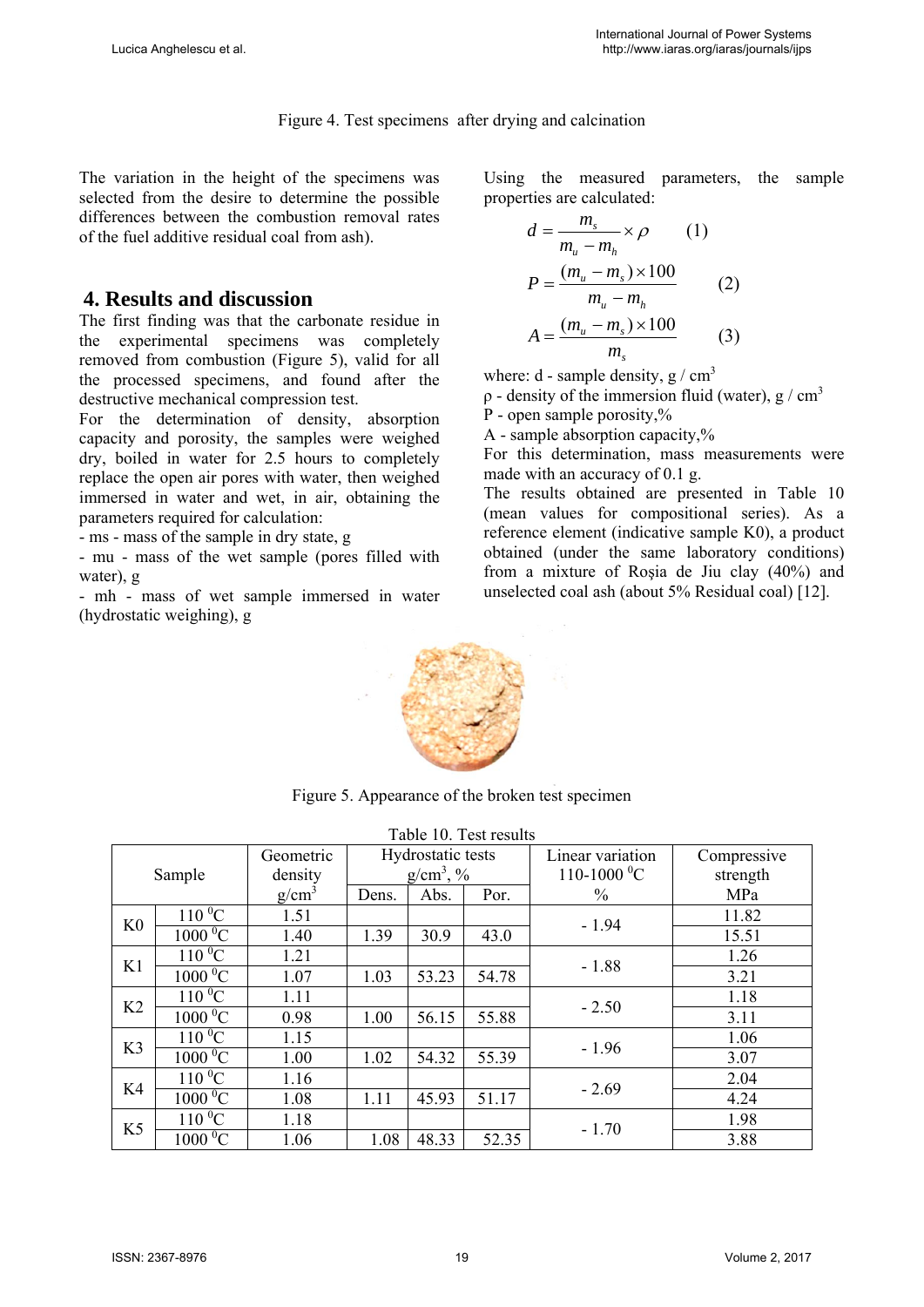K0 product), a natural phenomenon, since thermal insulation products do not usually have mechanical

-the use of expanded perlite ensures a relative increase in mechanical strength, due to the achievement of a better compaction to the shaping (better dimensional distribution of the granules in

vocations (Figure 7);

the mixture).

By correlating the data entered in Tables 9 and 10, the following main conclusions can be drawn:

- the use as a component of ash containing residual coal leads to a decrease in the density of the burned products by approx. 30%, obviously due to increased porosity by approx.  $30\%$  (Figure 6);

- in the series of fuel additive samples, the density decreases with the reduction of the clay content; -in terms of mechanical strengths, there is a clear reduction (up to 80% relative to the characteristic

Porosity Compression strength 18 16 14  $12$  $10$  $\delta$  $\epsilon$  $\lambda$  $\overline{z}$  $\overline{0}$ ю KO.  $K1$ KR. кA K5  $K1$  $K2$  $K4$ KO K3 K5



## **5. Conclusion**

60

 $50$ 

 $40$ 

30

 $\overline{20}$ 

10

 $\theta$ 

The experimental works have made it possible to define the practical conditions for the use of the industrial waste studied in obtaining ceramic composites belonging to the category of building materials:

- thermal power ash presents the characteristics of a light granular aggregate, which on this basis can become an alternative raw material, both for the manufacture of pressed products and hightemperature casting (bricks).

- from the point of view of the chemical composition, the use of ash from the thermal power plant does not involve major changes given the similarity with many of the natural granular aggregates (limestone sands).

- the use of ash as an alternative source of raw materials can also give the advantage of obtaining products with lower manufacturing costs compared to classic variants.

## *References:*

- [1] World Coal Association, Coal Acts, http://www.worldcoal.org/resources/coalstatistics.html, 2013.
- [2] BP Oil and Gas Company, Coal reserves, http://www.bp.com/en/global/corporate/ aboutbp/energy-economics/statistical-review-ofworld-energy/review-by-energy-type/coal/coalreserves.html.



- [3] Tayler G. V. & Daidone W. The use of bottom ash in the manufacture of clay face brick. World of Coal Ash (WOCA) Conference, 9-12 May, 2011, Denver, Colorado, USA.
- [4]Braganca S.R., Zimmer A. VBergmann C.P. Use of mineral coal ashes in insulating refractory brick. Refractories and Industrial Ceramics, vol.49, issue 4, pp 320-326, 2008.
- [5]Zimmer A., & Bergmann C.P. Fly ash of mineral coal as ceramic tiles raw material. Waste Management, vol. 27, Issue 1, pp 59–68, 2007.
- [6]I.Neamtu, N.Rujenescu, I.Lazau, D.Becherescu. Utilizarea cenusii de termocentrală în productia de țigle din beton. Lucrare prezentată în cadrul celei de a 8-a Conferință Internațională – Zilele universității "Constantin Brâncuși", Tg.Jiu, mai 2002.
- [7]Dumitru Obtinerea materialelor de constructii în cadrul MACOFIL SA – Lucrare prezentată în cadrul Workshop-ului ECOWASTES, Târgu Jiu, Noiembrie 2013.
- [8]Bartoňová l., Unburned carbon from coal combustion ash: An overview, Fuel Processing Technology 134 (2015) 136–158
- [9]www.romcen.ro
- [10] Universitatea "Constantin Brâncuși" din Târgu Jiu, Institutul de Cercetări Metalurgice București - Proiect LIFE 10/ENV 729 RO, Anexa tehnică 4.1, 2013
- [11] Universitatea "Constantin Brâncuși" din Târgu Jiu, Institutul de Cercetări Metalurgice